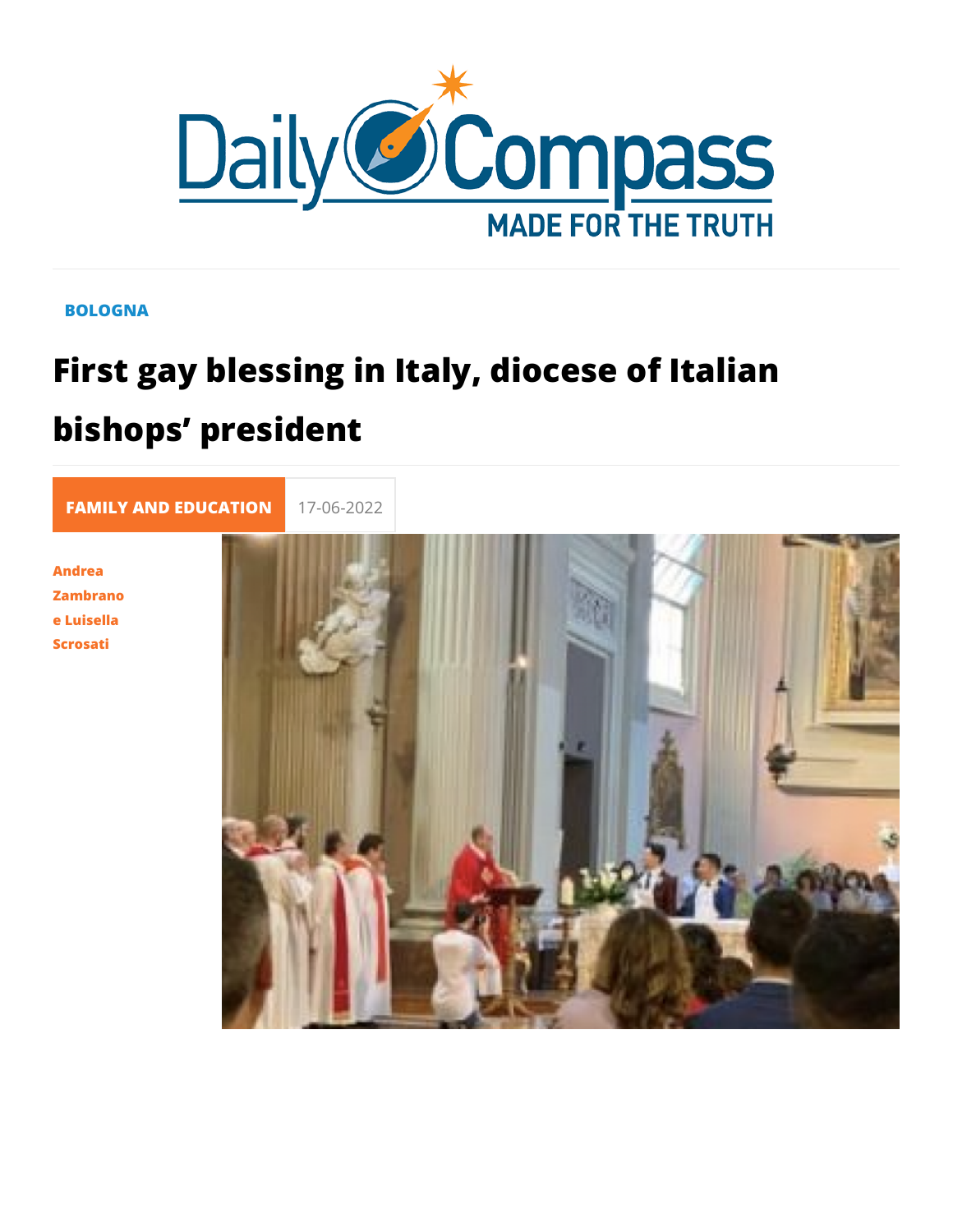The diocese of Archbishop Matteo Maria Zuppi, one of the mos cardinals of the moment and newly appointed president of the Conference (CEI), has staged the first public blessing of a hor

Pietro Morotti and Giacomo wSepraegunited civilly on 11 June in the municipality of Budrio in the province of Bologna. After the classic throwing of rice, the doors of the church of San Lorenzo, whic from the registry office, were opened wide for them.

Inside the chuarcha, rge group of priests were waiting for them re Mass. The main celebrant, Father Gabriele Davalli, who knows in the grimupammino (he way') for so-called LGBT Catholics, an tasks in the diocese of Bologna, he is responsible for family p there is no problem about taking care of the natural family as supports it, as well as so-called rainbow families.

Once in the chuarcshe cond ceremony, a mass, began for Pietro and Giacomo, the Giacomo, the Giacomo, the Giacomo, parents, relatives, and friends, after the 'yes' that had just be the official audience. A Mass in which the two - declared homo celebrated by the Church. There was all the typical paraphernal flowers, the formal suits, the songs, the photographer and the protagonists of the celebration, in the front row.

But, in order not to make it look like an open violation of the , which forbids blessings to gay couplee sy earry do deose psonsum, the h priests invented the Miadsesa oof fthanksgiving

How can you say it was a mass of thanksgiving for a newly sea which two menite as a couple? Because every Mass is a thank Davalli on the phone to the Daily Compass. So what did the two you're referring to the two young men, Giacomo and Pietro, wh union, they participated just like all the other people who were

But, that isn t exactly what happenead obhaet poloaiynt, after Holy Communion, the two men stood on the altar where they were hand priest. "The handing over of this apron signifies that these two always served thien graconumpowint the service of coordination and re was not a liturgical gesture".

In fact, ignoring the play on words, the aim of the blessing wa start.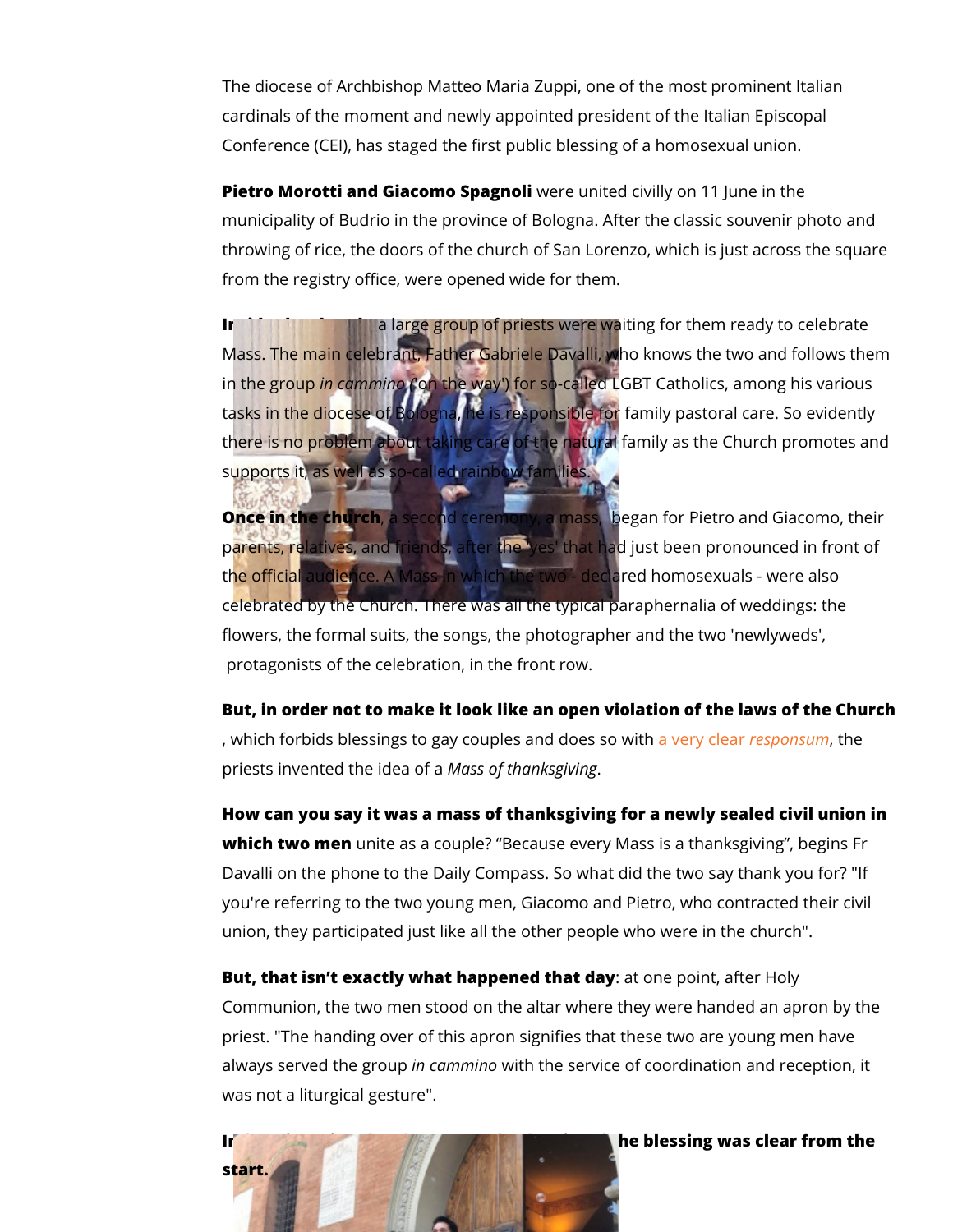This is probyweed video fromwi2th 2214 00 vieYwoss Tounbien which Pietro and Giacomo literally bare their souls, telling of their falling in lo the Church, noting among other haines wethsatin the Catechism we exhaustive for aud livpeasraphrasing St Peter with the pagan cen baptised - afttene as pirit already blesse Tshethtis lengiovnen to the vide high quality, is The Greatest Blessing. Which means the bless blesses the choices of His homosexual children who are part o Catholics and whom the Church must accept.

But there is more. In the row inderpoinute 3:58), Giacomo Morotti put beliefs that have nothing to do with Church teaching (on the c express the ugly turn that many pastors, theologians, and faith decades. First of all, a totally misguided idea of the action of that is never pronounced), who is believed to bless situations inspirer of the Scriptures, explicitly condemns.

Morotti offers his own personal interpretation of the depison dept ten of the Acts of the Apostles, when Peter baptises the first centurion Cornelius. While Peter is in the house of Cornelius a gathered there, the Holy Spirit descends upon them. Peter und Who can prevent these who have received, as we have, the Ho water?"  $0:47$ ). Morotti comments as follows: "My first thought w are already blessed by the Spirit. Not only that. The Church is through the presence of these couples. The Spirit blesses the Church the presence of these couples. And so I would say: wh add to or take away from the blessing of the Spirit?". Of cour wills and in its 'freedom' - very Gnostic and not very Christian elsewhere and even blesses the Church through intrinsically d with a dichotomous personality.

At minute 6:21, we find instead a classic example of baptuils e Cah precisely by the environment of the Bolognese left: Because of Church as my mother, just as I think of my parents. And I under feel the need and desire for explicit recognition from the Chur like our parents to approve of our choices and always be by ou our lives. At the same time, however, I realise that there come life when parents have to accept the choices of a son or daught time when a child has to seek the approval of his or her paren